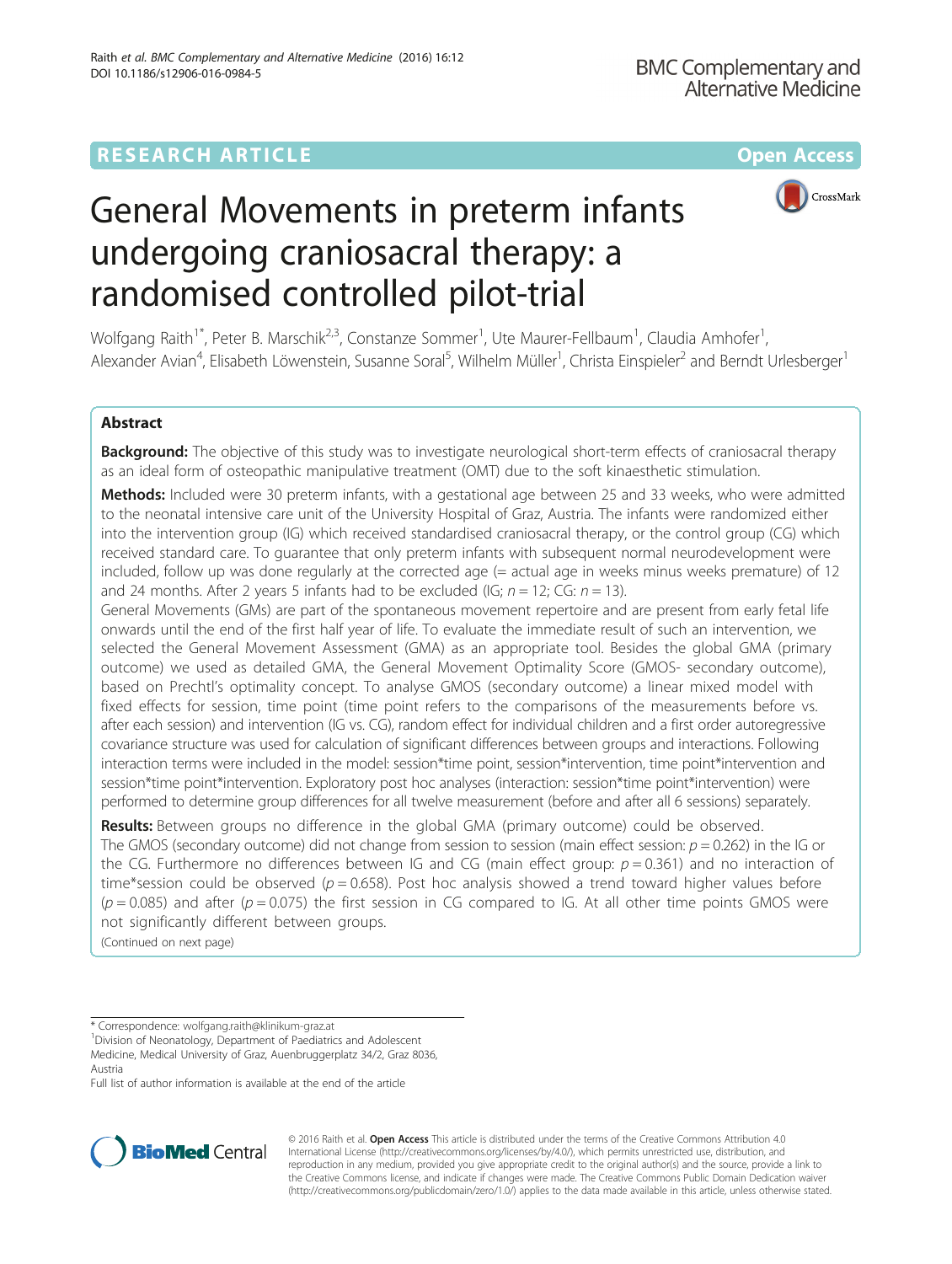## (Continued from previous page)

**Conclusion:** We were able to indicate that a group of "healthy" preterm infants undergoing an intervention with craniosacral therapy (IG) showed no significant changes in GMs compared to preterm infants without intervention (CG). In view of the fact that the global GMA (primary outcome) showed no difference between groups and the GMOS (detailed GMA-secondary outcome) did not deteriorate in the IG, craniosacral therapy seems to be safe in preterm infants.

Trial registration: German Clinical Trials Register [DRKS00004258.](http://www.drks.de/DRKS00004258)

Keywords: Infant Development, Neurologic Examination, General movements, Complementary therapies, Preterm Infants, Neonatal intensive care unit, craniosacral therapy, osteopathic manipulative treatment (OMT)

#### Background

Both the management and outcome of preterm newborns have changed in the post surfactant era. Due to improvements in survival rates, the focus of neonatal care has shifted to optimizing growth, neurodevelopment and long-term outcomes [[1\]](#page-7-0). However, the stressful environment of a neonatal intensive care unit may compromise these vulnerable infants, in addition to the physiologic consequences of preterm birth.

There is increasing evidence that massage therapy and/or tactile/kinaesthetic stimulation (e.g. osteopathic manipulative treatment (OMT)) improves i) weight gain [[2\]](#page-7-0), ii) motor- and neurodevelopmental outcome [[3\]](#page-7-0), iii) reduces length of hospital stay (LOS) [\[4](#page-7-0)], iv) increases bonding and attachment behaviour in preterm infants [[5\]](#page-7-0). OMT is defined as "the therapeutic application of manually guided forces by an osteopathic physician to improve physiologic function and/or support homeostasis that has been altered by somatic dysfunction" [\[6](#page-7-0), [7](#page-7-0)]. The OMT techniques used in preterm infants include i) myofascial release, ii) balanced ligamentous/membranous tension, iii) indirect fluidic, and iv) v-spread [\[8](#page-7-0), [9](#page-7-0)]. Overall, OMT refers to manipulative techniques ranging from articulatory to visceral manipulation including cranial osteopathy [[10, 11](#page-7-0)].

Craniosacral therapy was developed out of OMT by John Upledger, based on the research by William Garner Sutherland [\[12](#page-7-0)], who hypothesized that dural tension and decrease of cerebrospinal fluid flow could correlate with a reduction in palpability of the cranial rhythmic impulse [\[13\]](#page-7-0). Further it is assumed, that these conditions may be corrected by gentle manipulation of the cranium and sacrum [\[14](#page-7-0)].

To evaluate the immediate result of an intervention on the preterm brain, appropriate neuromotor assessment is essential.

General Movements (GMs) are the most frequent, complex and longest lasting pattern of the prenatal and neonatal motor repertoire. They can be observed from a postmenstrual age of 9 weeks to a post term age of 5 months [\[15](#page-7-0)]. A systematic review of neuromotor assessment of preterm infants showed that the Test of Infant Motor Performance and the General Movement Assessment (GMA) are the only tools to appropriately assess neuromotor development at term equivalent [[16\]](#page-7-0). The GMA, a tool to delineate the integrity of the young nervous system, focusses on endogenously generated – i.e. without sensory input – agespecific motor patterns [\[17,](#page-7-0) [18](#page-8-0)]. The predictive power of the GMA is equivalent to MRI (white matter assessment) and superior to cranial ultrasound or neurological examination [\[19](#page-8-0), [20](#page-8-0)].

As very low birth weight infants are extremely small and sensitive to touch, we considered (a) craniosacral therapy as an ideal form of OMT by soft kinaesthetic stimulation and (b) the non-intrusive GMA as the appropriate tool to evaluate its implications. The aim of our study was to investigate neurological short-term effects of craniosacral therapy as a ideal form of OMT for preterm infants.

# **Methods**

# Participants

Preterm infants, with a gestational age (GA) [\[21](#page-8-0)] between 25 and 33 weeks who were admitted to the neonatal intensive care unit of the University Hospital of Graz, Austria, were eligible. As we planned a treatment period of 3 weeks, and most infants are discharged with a GA of 37 weeks, the upper limit of inclusion was 33 weeks. Infants with congenital anomalies, presence of major malformations, any abnormality in cranial ultrasound, elevated bilirubin levels, and any need of respiratory support (need for oxygen or mechanical ventilation) during the study period were excluded. To guarantee that only preterm infants with subsequent normal neurodevelopment were included, follow up was done regularly at the corrected age [[21\]](#page-8-0) of 12 and 24 months. The neurological examination was performed according to Touwen [\[22](#page-8-0)], for neurodevelopmental testing the Bayley Scales of Infant Development were applied [[23\]](#page-8-0). Some infants that were initially included were excluded later on due to signs of abnormal neurological development. Thus the inclusion of only neurological healthy infants was guaranteed. The ethics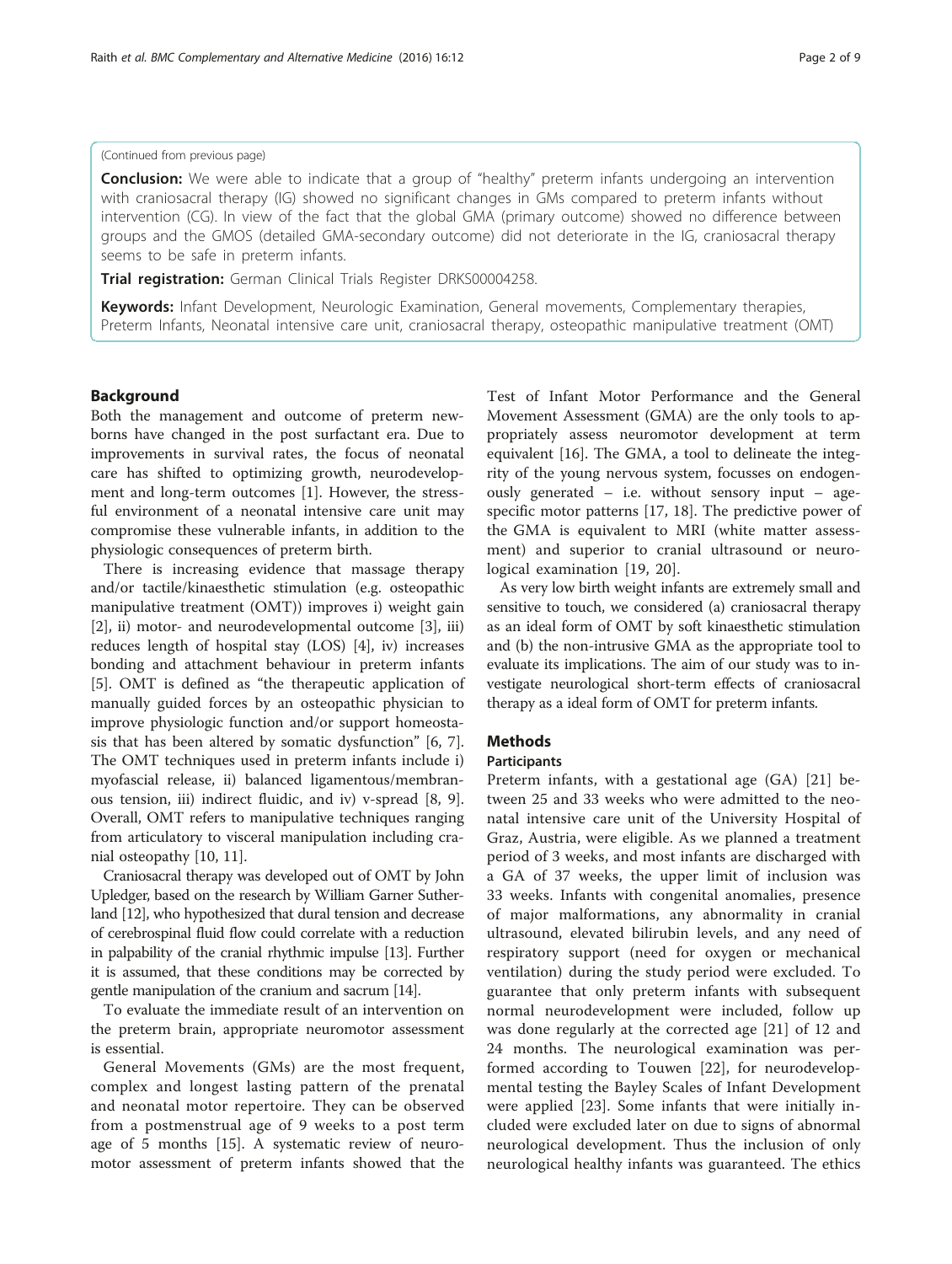<span id="page-2-0"></span>committee of the Medical University of Graz approved the study and written parental consent was obtained prior inclusion (20-009ex08/09). The trial was registered with the German Clinical Trials Register DRKS00004258.

# Protocol

Newborns were assigned to the intervention group (IG) or to the control group (CG) in a 1:1 ratio using a randomised block design with block size of 6. A sequentially numbered, sealed, opaque envelope containing the allocation was opened by a researcher after parental consent. Infants randomized to the IG received a total of six interventions. Interventions were standardised to 20 min/treatment with a frequency of two intervention/ week over three weeks. The CG did not receive the standardised intervention or any other kind of OMT interventions during this period (Fig. 1).

#### Intervention

The intervention was performed by two specialized physiotherapists trained at the Upledger Institute Graz, Austria, with 10 years of experience and certified as Upledger CranioSacral® Therapists. The two physiotherapists involved in the study were trained to use only indirect and fluidic techniques. None of the physiotherapists were involved in the study design, data entry or statistical analysis. Both groups received usual care, which means  $-$  traditional ( $\sim$ routine) nursery care e.g. side lying and "nesting" in an incubator and skin to skin contact by the parents. In addition all parents, the physicians and the GM assessors were unaware of patient allocation except for the treating physiotherapist.

#### Procedure

The intervention was scheduled according to the circadian rhythm of the infant (e.g. intervention was only

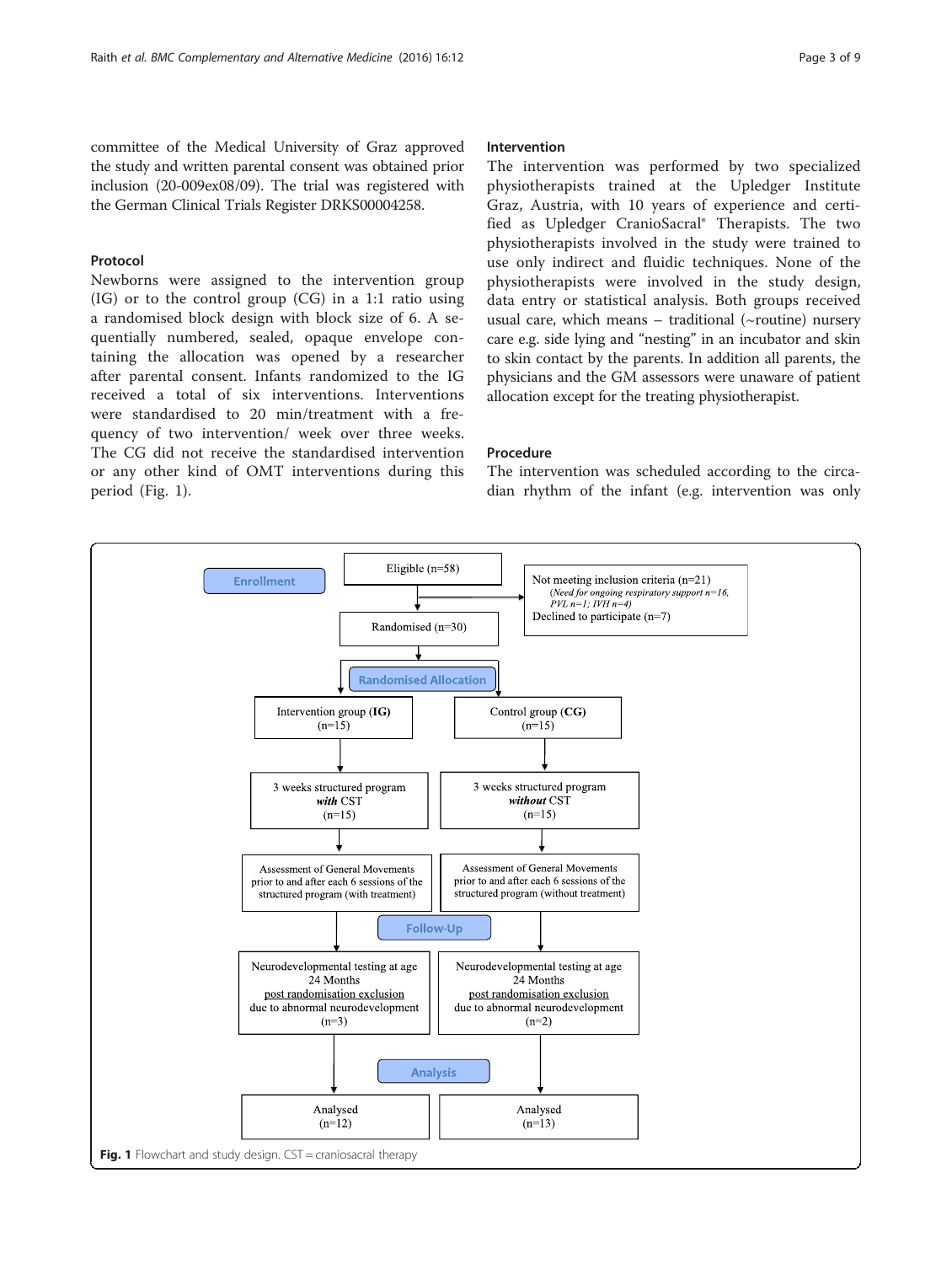started when the infant was awake and after feeding to avoid influence of agitation due to hunger). Infants were positioned in supine position, naked, wearing only swaddling bands. After initial contact with the child, by using the preferred initial touch, based on the requirements of basal stimulation, the specialized physiotherapist started with the evaluation of the craniosacral system according to a (modified) 10 stepprogram [[7,](#page-7-0) [24](#page-8-0)]. The 10 step-program was modified as follows: exploration of the cranial system (step 1), treatment of asymmetry (step 2), evaluation of the overlapping of the cranial bones (step 4), exploration of the balance of the membranes of the cranial and spinal dura mater (step 7), exploration and treatment of the sacrum (step 8), and exploration and treatment of the chest (step 9). After the evaluation craniosacral therapy was initiated to achieve the greatest relaxation.

#### Data collection

#### General Movements (GMs)

GMs are part of the spontaneous movement repertoire and are present from early fetal life onwards until the end of the first half a year of life. GMs are complex, occur frequently, and last long enough to be observed properly. They involve the whole body in a variable sequence of arm, leg, neck, and trunk movements. They wax and wane in intensity, force and speed, and have a gradual beginning and end. Rotations along the axis of the limbs and slight changes in the direction of movements make them fluent and elegant and create the impression of complexity and variability. If the nervous system is impaired, GMs lose their complex and variable character and become monotonous and poor [\[25\]](#page-8-0). The GMA has been validated with a specificity of 82-99 %, a sensitivity of 95-100 %, a negative likelihood ratio of 0.05, and a positive likelihood ratio > 51 to predict neuromotor development [\[25](#page-8-0)]

#### Recording and analysis of GMs

The preterm infants were videotaped twice a week: in the IG 5 min before and after each intervention (which means before and after OMT), and same in the CG but without intervention.

The videos (10 min per session) were taken with the infants lying supine in the incubator wearing only diapers. Each infant was recorded 12 times, which corresponds to a 2-h footage per infant.

As the GMA is dependent on the behavioural state [[26\]](#page-8-0) of the infant, only infants in behavioural states 2 (i.e., eyes closed, irregular respiration, general movements present) or 4 (i.e., eyes open, irregular respiration, general movements present) were included. If an infant was in behavioural states 1, 3, or 5 (corresponding to quiet sleep, quiet wakefulness or crying), his/her GMs could not be assessed. Therefore, the number of infants varies slightly within the weekly assessments. All videos were edited according to the standards of GMA [[27\]](#page-8-0). Normally, the GMs of a preterm infant comprise the entire body and manifest themselves in a variable sequence of arm, leg, neck and trunk movements. They appear and cease gradually, varying in intensity and speed. Rotations and frequent slight variations of the direction of motion make them look complex but smooth [\[15](#page-7-0)–[18](#page-8-0)]. GMs are categorized as normal (N) or abnormal. Abnormal GMs are classified into (1) "poor repertoire GMs" (PR), whereby the sequence of movement components is monotonous; the amplitude, speed, and intensity lack the normal variability; (2) "cramped-synchronized GMs" (CS), which appear rigid as they lack the usual smoothness and fluent character; the limb and trunk muscles contract almost simultaneously and relax almost simultaneously; and (3) "chaotic GMs" (Ch), which appear jerky and abrupt due to their large amplitude and high speed [[15,](#page-7-0) [18\]](#page-8-0).

Besides the global GMA into the categories N, CS, PR, Ch (primary outcome) mentioned above, we assessed as detailed GMA, the General Movement Optimality Score (GMOS) as secondary outcome based on Prechtl's optimality concept [[17,](#page-7-0) [28](#page-8-0)]. The detailed GMA (GMOS) is a further tool to assess preterm motor movements. Thus it is a supplemental tool to define motor optimality with the principles of GMA. The GMOS is composed of the subscore for the sequence of movements (maximum = 2) and three sub-component optimality scores: (1) optimality for neck and trunk movements (maximum = 4); (2) optimality for the upper limb movements (maximum  $= 18$ ); and (3) optimality for lower limb movements (maximum = 18). A higher score indicates a more optimal performance. For the GMOS, the maximum composite score of 42 indicates the most optimal GM performance. All GMs judgements were done by two experts in GMA (P.B.M., C.E.), who were blinded to group assignment, after completion of the 3-week structured program. In case of disagreement on particular details the recordings in question were re-evaluated until consensus on the final score was achieved. GMA has been validated as a diagnostic tool for detecting early brain dysfunction in newborn infants [\[19](#page-8-0), [29](#page-8-0)–[31](#page-8-0)]. The early identification of individual infants at high risk remains difficult. Spittle et al reviewed the clinometric properties of neuromotor assessments for preterm during the first year of life [[16\]](#page-7-0). Furthermore, Bosanquet et al , Burger et al and Noble et al showed that Prechtl's assessment of the quality of GMs offers the best combination of reliability, sensitivity and specificity for predicting cerebral palsy in the early months [\[19](#page-8-0), [32](#page-8-0), [33\]](#page-8-0).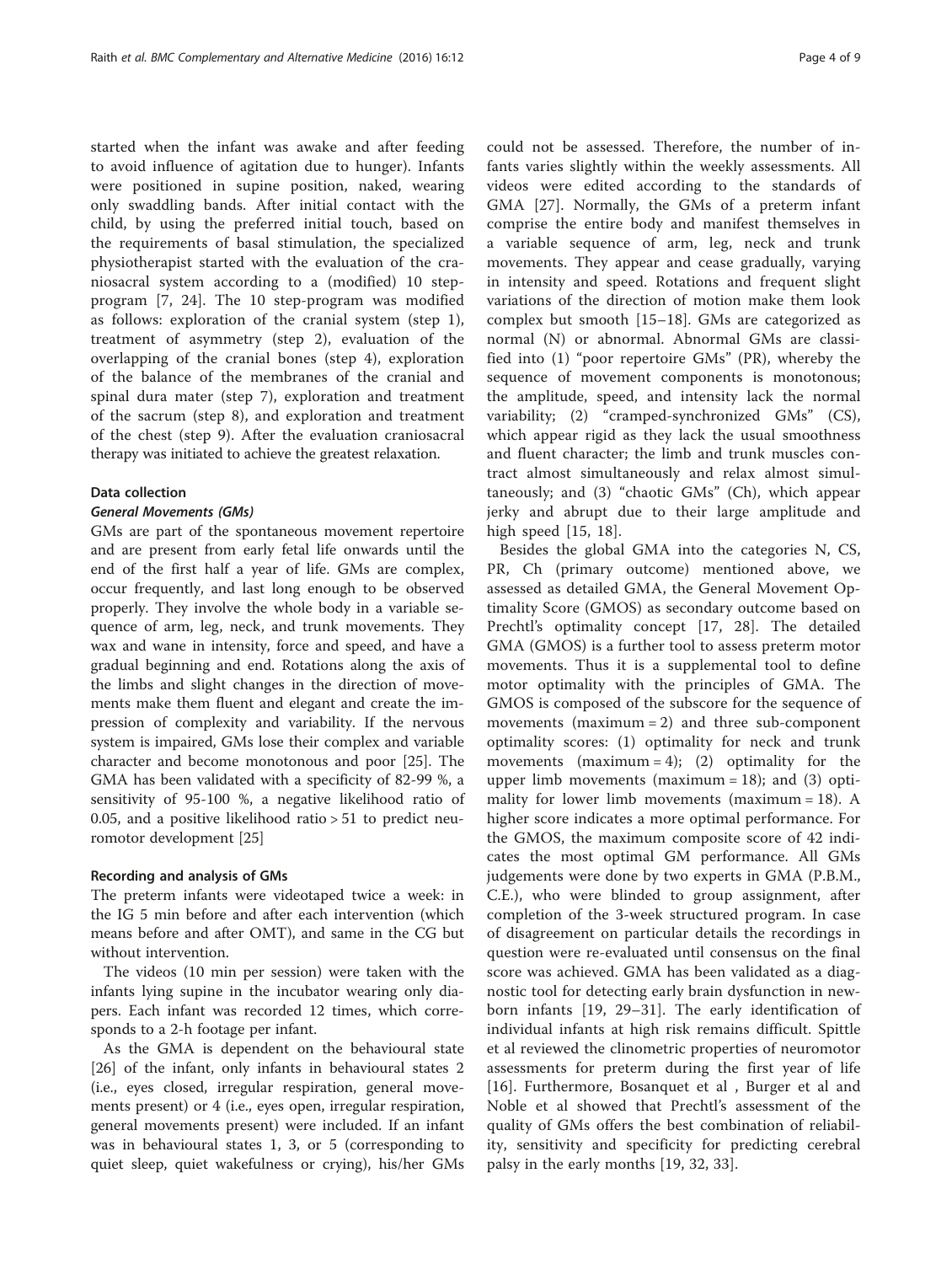#### Statistical analysis

To compare global GMA (N vs. PR vs. CS) between groups before the first session and after the last session Fisher's exact test was used.

To analyze GMOS a linear mixed model with fixed effects for session, time point (time point refers to the comparisons of the measurements before vs. after each session) and intervention (IG vs. CG), random effect for individual children and a first order autoregressive covariance structure was used for calculation of significant differences between groups and interactions. Following interaction terms were included in the model: session\* time point, session\*intervention, time point\*intervention and session\*time point\*intervention. Exploratory post hoc analyses (linear mixed model, fixed effects: session, time point and intervention, random effect: individual children, interaction: session\*time point\*intervention) were performed to determine group differences for all twelve measurement (before and after all six sessions) separately. To compare patient's characteristics Pearson Chi Square test and Mann Whitney u-Test was used. To analyse inter-scorer agreement Cohen's Kappa was calculated. A *p*-value of a  $p < 0.05$  was considered statistically significant. Statistical analysis was performed using IBM SPSS Statistics 22 (SPSS Inc. Chicago, IL, USA, 2013).

#### Results

Fifty-eight (58) newborn infants with a GA between 25-33 weeks were eligible. 28 could not be included because they did not meet the inclusion criteria (need for ongoing respiratory support  $n = 16$ , diagnosis of Periventricular Leukomalacia n = 1 and Intraventricular Haemorrhage  $n = 4$ ) or the parents declined to participate  $(n = 7)$ . 30 infants (male  $n = 16$ /female  $n = 14$ ) were randomised to either IG ( $n = 15$ ) or CG ( $n$  15) and included in the study. All randomised infants underwent the three-week study protocol. All infants tolerated the intervention well without any side effects. Overall, five infants (IG  $n = 3$ , CG = 2) had to be excluded during neonatal follow-up. Four infants (three in the IG and one in the CG) developed cerebral palsy and one infant in the CG developed asymmetric muscular dystonia. Therefore, a total of 12 infants in the IG and 13 infants in the CG were available for final analysis (Fig. [1\)](#page-2-0). Participants' characteristics are presented in Table 1.

#### General Movement Assessment (GMA)

Of 300 video recordings, 28 (9 %) had to be excluded, because the behavioural state of the infants did not allow proper assessment, and a further 4 (1 %) were excluded due to technical problems during recording. The footage for detailed analysis consisted of 268 assessable recordings and a total of 66 h recording time. The global GMA

Table 1 Demographic data of all 25 included participants

Intervention

Control

|                              | Group (IG) | Group (CG) | Chi Square |
|------------------------------|------------|------------|------------|
| N (Male /Female)             | 12(6/6)    | 13(5/8)    | P > 0.05   |
| GA* at birth                 |            |            |            |
| Median                       | 28         | 30         | P > 0.05   |
| Range                        | $25 - 33$  | 27-33      |            |
| Birth weight(g)              |            |            |            |
| Median                       | 1129       | 1170       | P > 0.05   |
| Range                        | 690-1700   | 855-1760   |            |
| GA* at first video recording |            |            |            |
| Median                       | 31.5       | 33         | P > 0.05   |
| Range                        | $31 - 35$  | 30-34      |            |

\*GA gestational age in completed weeks

was done off-line from video and usually took the experienced observer 3-5 min per recording (Mean: 4 min; total 17.5 h of analysis). The detailed assessment (GMOS) was done offline from some video and lasted between 20 and 30 min per recording (Mean: 23 min; total 112 h of analysis).

Primary outcome: GMA

The GMA at the beginning of the interventional period showed that 5 infants had normal GMs (N) and 20 a poor repertoire of GMs (PR). There was no difference in global GMA between the two groups (IG: 1 N, 11 PR; CG: 4 N, 9 PR; Fisher's exact Test  $P > 0.05$ ). At the end of the interventional period GMA were again comparable between groups (IG: 2 N, 9 PR, 1 CS; CG: 5 N, 7 PR, 1 CS; Fisher's exact Test  $P > 0.05$ ). In each group one infant with a PR of GMs improved to N and one infant deteriorated from PR to CS.

Secondary outcome: GMOS

GMOS did not change from session to session (main effect session:  $p = 0.262$ ). Furthermore no differences between IG and CG (main effect group:  $p = 0.361$ ) and no interaction of session\*group could be observed (interaction session\*group:  $p = 0.658$ ) (Table [2](#page-5-0)). Post hoc analysis showed a trend toward higher values before (post hoc analysis for group differences at session 1, and time point 1:  $p = 0.085$ ) and after (post hoc analysis for group differences at session 1, and time point 2:  $p = 0.075$ ) the first session in CG compared to IG group. At all other time points GMOS were not significantly different between groups. (Table [3](#page-5-0), Fig. [2](#page-6-0)).

#### Inter-observer agreement

For the GMA (primary outcome) the inter-scorer agreement revealed a Cohen's Kappa of 0.87; for the GMOS (secondary outcome) Cohen's Kappa was 0.76.

Pearson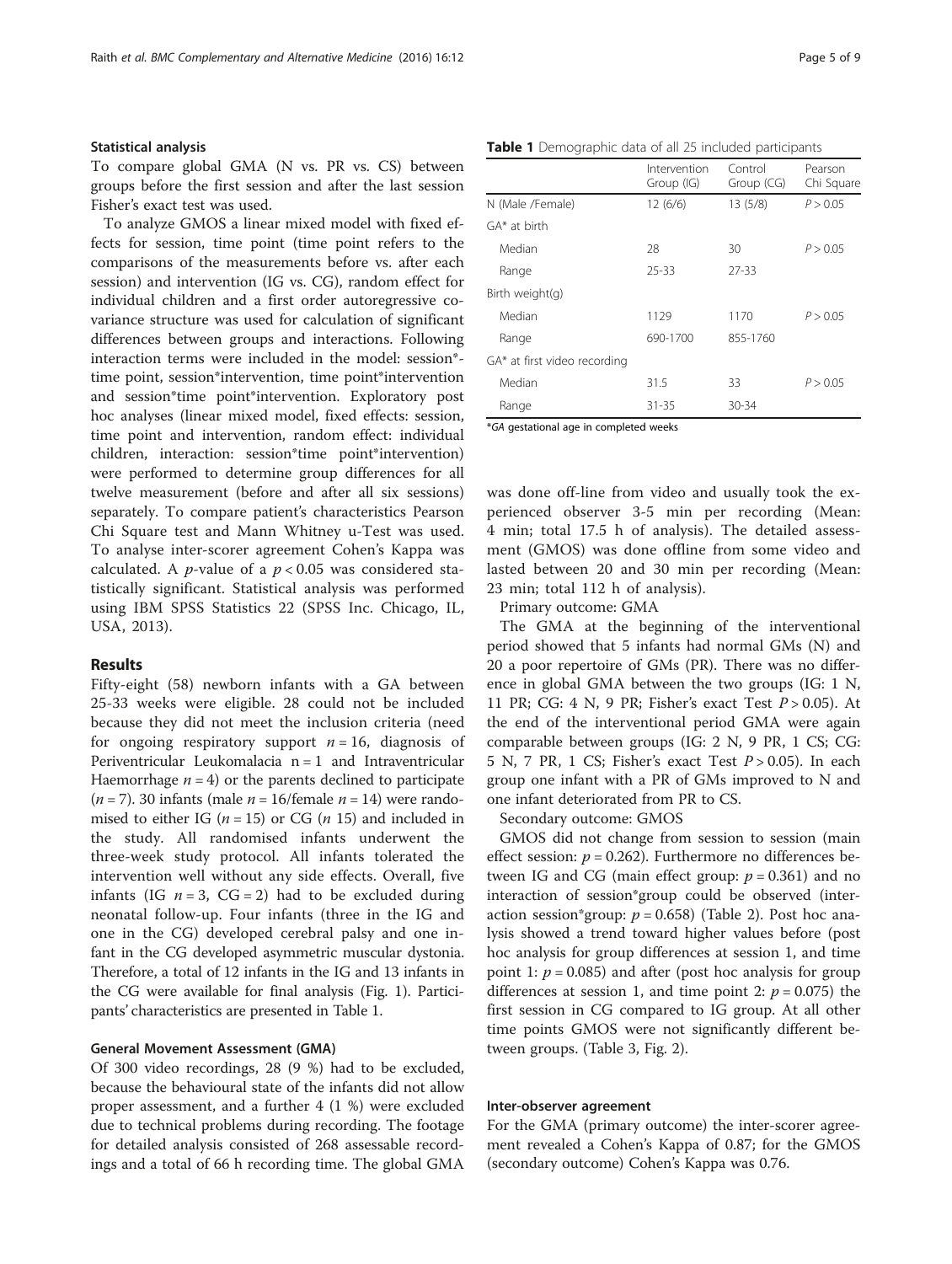| bessionly and interaction terms on deneral movement optimality beore. (Einear mixed model, Type in Tests or Hxed Enects) |              |                |         |       |  |  |
|--------------------------------------------------------------------------------------------------------------------------|--------------|----------------|---------|-------|--|--|
| Source                                                                                                                   | Numerator df | Denominator df |         |       |  |  |
| Intercept                                                                                                                |              | 30.899         | 336.764 | 0.000 |  |  |
| Group                                                                                                                    |              | 30.899         | 0.859   | 0.361 |  |  |
| Session                                                                                                                  | 5            | 192.761        | 1.308   | 0.262 |  |  |
| Time point                                                                                                               |              | 235,000        | 1.691   | 0.195 |  |  |
| Group * Session                                                                                                          | 5            | 192.761        | 0.655   | 0.658 |  |  |
| Group * Time point                                                                                                       |              | 235,000        | 2.151   | 0.144 |  |  |
| Session * Time point                                                                                                     |              | 205.358        | 2.042   | 0.074 |  |  |
| Group * Session * Time point                                                                                             |              | 205.358        | 0.501   | 0.775 |  |  |

<span id="page-5-0"></span>Table 2 Effect of group (Intervention group, Control Group), session (six different sessions), time point (before and after each session) and interaction terms on General Movement Optimality Score. (Linear mixed model, Type III Tests of Fixed Effects)

#### Discussion

To the best of our knowledge this is the first randomized controlled trial using the non-intrusive GMA to evaluate short-term effects of craniosacral therapy in preterm infants who have been admitted to the neonatal intensive care unit.

No difference in the GMA (primary outcome) during the whole intervention period could be observed between groups.

Overall the GMOS (-secondary outcome) i) did not change over time; ii) showed no differences between IG and CG; iii) showed comparable courses in the two groups; and iv) a post hoc analysis showed a trend toward higher values before and after the first session in CG, whereas at all other time points GMOS were not significantly different between groups (Table 2, Fig. [2\)](#page-6-0).

Craniosacral therapy is one of the most careful and non-invasive therapies of OMT and one of the most popular non-pharmacologic complementary therapies in adult medicine [\[34, 35](#page-8-0)]. In addition, there are some data available from infants and children [[36](#page-8-0), [37](#page-8-0)], reporting positive effects of craniosacral therapy [\[38](#page-8-0)] and cranial osteopathy in gastrointestinal function [[39\]](#page-8-0), obstructive apnea [\[40](#page-8-0)] and postural asymmetry [[41\]](#page-8-0). In addition, two clinical trials have been carried out in preterm infants while admitted to the neonatal intensive care units. [[8,](#page-7-0) [42\]](#page-8-0). Pizzolorusso et al evaluated the effect of indirect and fluid OMT techniques on 352 infants suggesting that this intervention potentially reduces LOS (adjusted OR =  $0.45$ ; 0.26-0.74) [\[8](#page-7-0)]. In addition, this observational study reported a significant reduction in number of episodes of vomiting, regurgitation, gastric residual and enema (adjusted  $OR = 0.22$ ; 0.09-0.51) [[8](#page-7-0)]. Cerritelli et al investigated the effect of OMT in preterm infants and reported a significant reduction in LOS. Infants who received OMT had a mean LOS of  $26.1 \pm 16.4$  days compared to  $31.3 \pm 20.2$  days in the control group ( $p < 0.03$ ) [[37, 43\]](#page-8-0).

#### Table 3 Study outcomes

|                                    | Intervention Group (IG) | Control Group (CG) | sign.               |
|------------------------------------|-------------------------|--------------------|---------------------|
| PRIMARY OUTCOME                    |                         |                    |                     |
| <b>GMA</b>                         | 1 N, 11 PR;             | 4 N, 9 PR;         | Fisher's exact Test |
| before the 1 <sup>st</sup> session |                         |                    | P > 0.05            |
| Global GMA                         | 2 N, 9 PR, 1 CS;        | 5 N, 7 PR, 1 CS;   | Fisher's exact Test |
| after the last session Assessment  |                         |                    | P > 0.05            |
| SECONDARY OUTCOME                  |                         |                    |                     |
| <b>GMOS</b>                        | $23(21-31)$             | 32 (28-38)         | $P^* = 0.085$       |
| before the 1 <sup>st</sup> session |                         |                    |                     |
| Median (Interquartile Range)       |                         |                    |                     |
| <b>GMOS</b>                        | 19 (13.5-33.3)          | 20 (12,5-38.5)     | $P^* = 0.722$       |
| after the last session             |                         |                    |                     |
| Median (Interguartile Range)       |                         |                    |                     |

P\* values from exploratory post hoc analyses followed linear mixed model with a fixed effect for session, time point (before vs. after session) and intervention (IG vs. CG) N normal General Movements

PR poor repertoire General Movements

CS cramped-synchronized General Movements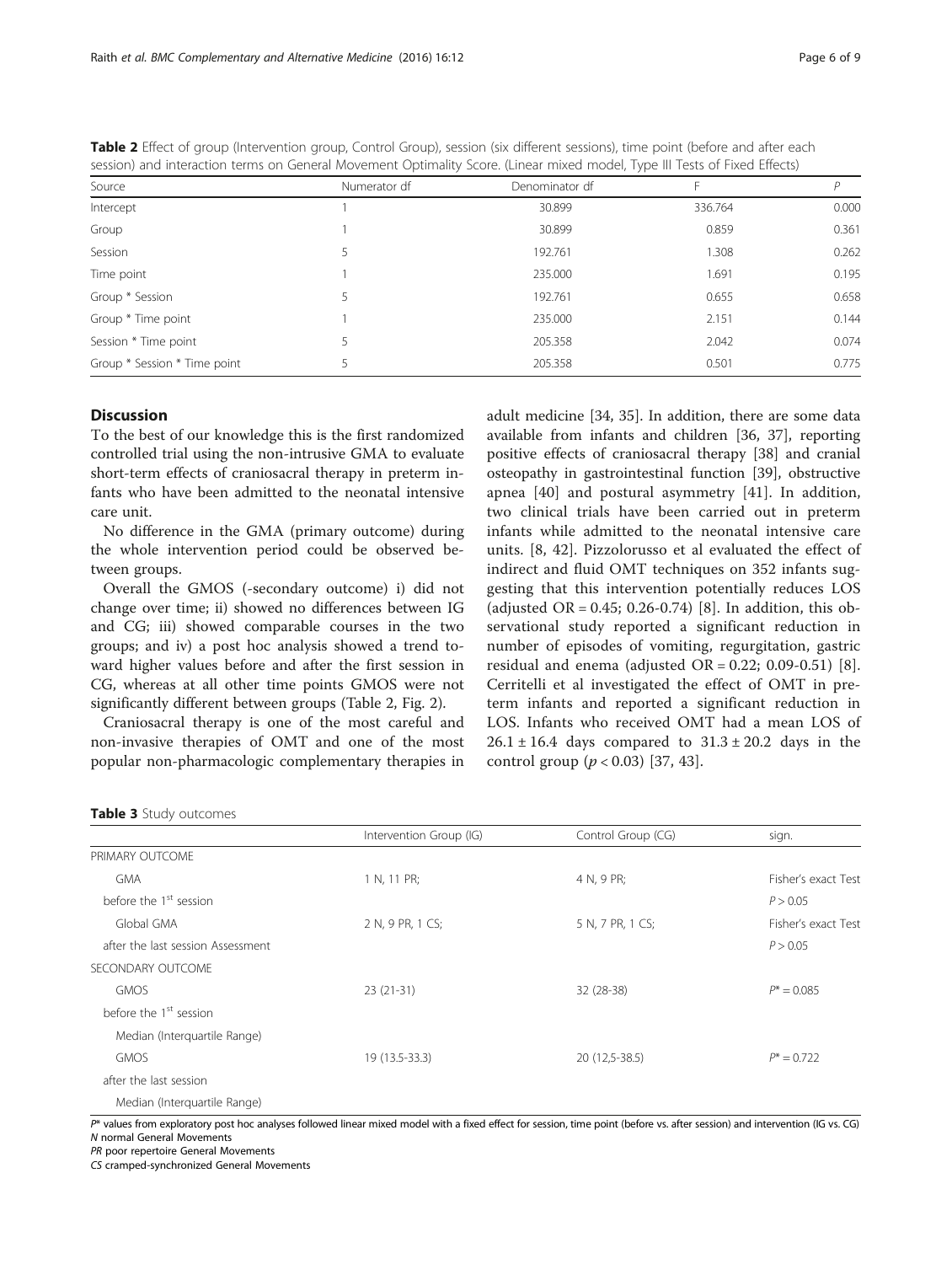<span id="page-6-0"></span>

However, the effects of OMT and craniosacral therapy in preterm infants are not fully understood [[8](#page-7-0), [10,](#page-7-0) [37, 38\]](#page-8-0). There are several hypotheses including i) anti-inflammatory effects, ii) increases in the opioid reactions, or iii) effect on the autonomic nervous system. Narendran et al reported higher level of cortisol, albumin, IL-8 and IL-1β in preterm infants [[37, 44](#page-8-0)], suggesting an increased level of systemic inflammation. A recent study demonstrated that osteopathic treatment could reduce the inflammatory process acting mainly on anti-inflammatory factors [[37, 45\]](#page-8-0). In addition, Degenhardt et al suggested that OMT could have a role in increasing the opioid reaction [\[37](#page-8-0), [46](#page-8-0)]. However, this hypothesis has some intrinsic limitations in terms of the sample used, i.e. no infants were osteopathically treated, and in translating in vitro findings into in vivo mechanisms. Longin et al [[37](#page-8-0), [47](#page-8-0)] reported that the gestational age of newborn infants is correlated with changes in heart rate variability (HRV). From the osteopathic perspective, changes in the HRV were recorded after the application of myofascial release techniques [\[37, 48](#page-8-0), [49](#page-8-0)]. For this reason, the application of OMT could balance the sympathetic and parasympathetic inputs, creating an improvement of newborns clinical condition [[8, 10](#page-7-0)].

GMs can be first seen in foetuses as young as 9 weeks post-menstrual age. Initially they are called foetal GMs and can be investigated during ultrasound recordings. Up to term age birth they become preterm GMs [[15\]](#page-7-0). GMA is a new technique, which is based on the investigation of spontaneous movements, introduced by Prechtl et al [\[16](#page-7-0)–[20](#page-8-0)]. Using the global GMA (primary outcome), PR GMs were observed most frequently in the present study, which is

similar to previously reported findings [[50\]](#page-8-0). A high incidence of PR GM's is known in preterm infants and does not necessarily result in neurodevelopmental deficits. Because of that, the predictive value of the quality of GMs soon after birth is largely unknown and the predictive power of PR GMs is low [[15](#page-7-0), [46, 51](#page-8-0)]. On the other hand, PR GMs clearly demonstrate that the infant's nervous system is not in an optimal condition at the time of recording.

Two of the infants (1 IG and 1CG) showed CS GMs during the study period, but developed normally over time. CS GMs, the most severe motor abnormality, has been found to be predictive of severe neurological impairment but only if they are consistent over time or predominant from preterm birth to 5 months post term age. If CS GMs appear transient their predictive value is low and normal development will follow in most cases [\[52](#page-8-0)]. The GMOS (detailed GMA = secondary outcome) did not change over time  $(p = 0.262)$  in both the IG and the CG,

#### Strengths of the study

We would like to emphasize that i) only infants with normal and adequate neurodevelopmental evaluation remained within the study groups; therefore, all included infants (in both groups) showed adequate normal neurodevelopment at the age of two years, ii) this was a randomised trial, iii) we used an established assessment instrument (general (primary outcome) and detailed GMA (secondary outcome) and iv) the assessors of the GMs were completely blinded with respect to group assignment. In addition, there was no difference in terms of their diseases of prematurity, the diagnosis of respiratory distress or bronchopulmonary dysplasia [\[53\]](#page-8-0) or the duration of mechanical ventilation.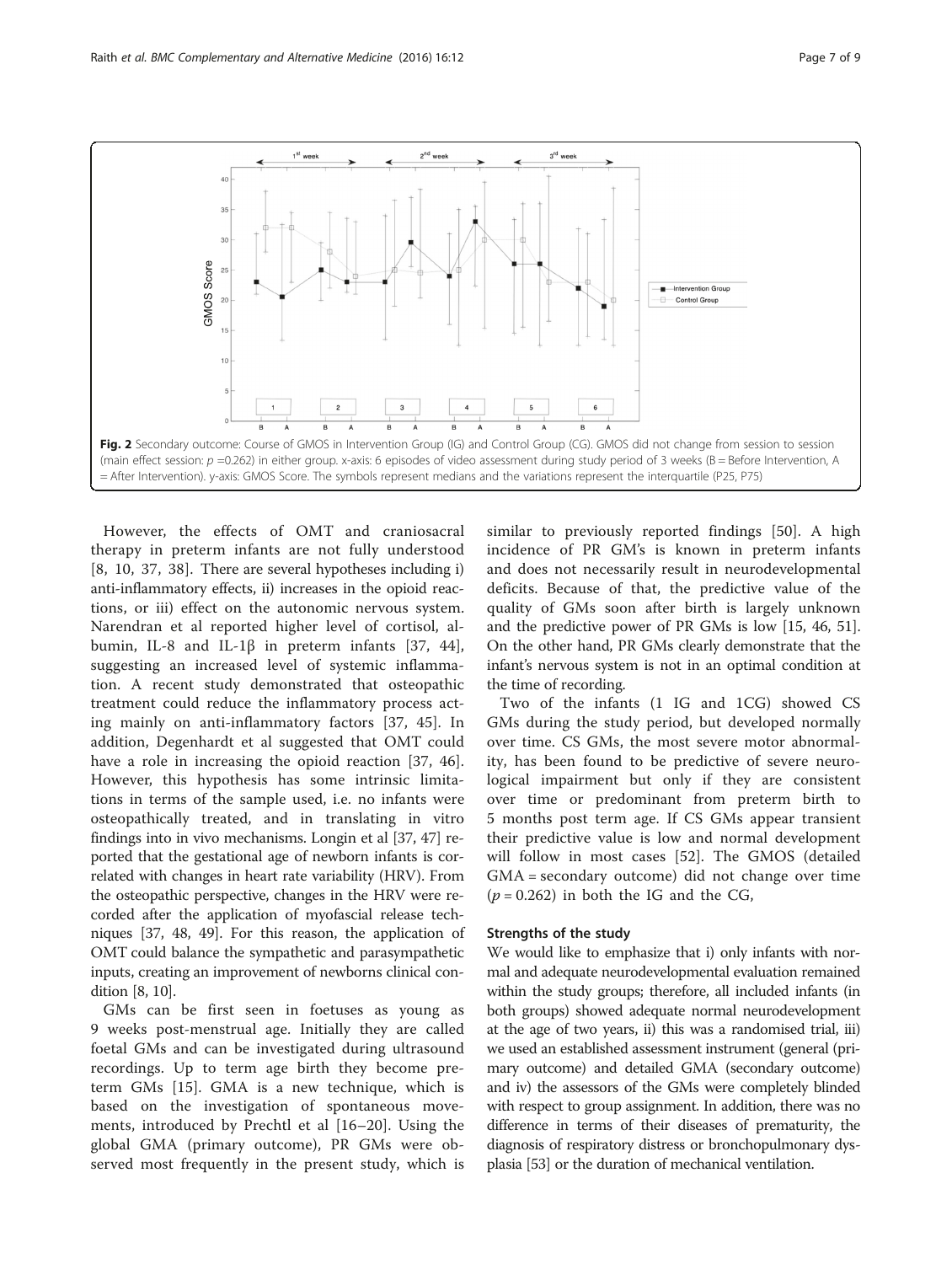#### <span id="page-7-0"></span>Weaknesses of the study

We only included a small sample size, which is a limitation of the study. We planned enrollment of 12 subjects per group, as proposed by Julious [[54\]](#page-8-0) and Billingham et al [[55](#page-8-0)]. An additional 20 % (total of 15) was included for each treatment arm, anticipating subject withdrawal or other unforeseen postenrollment exclusions from the study [[54, 55](#page-8-0)]. Based on our results we conducted power analysis and sample size calculation. Our study has a power of 22 % to detect an interaction of intervention\*time. In a future trial using the same approach, 57 children in each group would have to be included to detect a significant treatment effect (interaction of intervention\*time) with a power of 80 %.

The following questions arise: Are two interventions per week enough to see any significant effects? Would the results be different by using another kind of OMT? Should further studies include a control group with "touch" and "presence" of the therapist?

Nevertheless, the results of the present study underline the fact, that using craniosacral therapy in preterm infants is safe, as there was no deterioration of neurodevelopmental results in IG.

## Conclusion

In conclusion, we were able to show that a group of "healthy" preterm infants undergoing an intervention with craniosacral therapy (IG) showed no significant changes in global (primary outcome) and detailed GMA (secondary outcome) during an observation period of 3 weeks compared to infants without intervention (CG). In view of the fact that the GMOS (secondary outcome) did not deteriorate in the IG, craniosacral therapy seems to be safe in preterm infants.

Currently the treatment of preterm infants with any kind of OMT should be limited to clinical trials. Studies evaluating short- and long-term effects are urgently needed. Furthermore, future studies should include a control for touch and presence of the therapist.

#### Abbreviations

CAM: Complementary and alternative medicine; OMT: Osteopathic manipulative treatment; LOS: Length of Hospital Stay; GA: Gestational Age; TIMP: Test of Infant Motor Performance; GMs: General movements; N: normal General Movements; PR: poor repertoire General Movements; CS: crampedsynchronized General Movements; Ch: chaotic General Movements; GMA: General Movement Assessment (global GMA); GMOS: General movement optimality score (detailed GMA).

#### Competing interests

The authors declare that they have no competing interest.

#### Authors' contributions

B.U.,C.E.,W.M. and W.R. carried out the design of the study. W.R.,C.S.; C.E.,C.A. participated in the study design, in the coordination and in the collection and analyses of data. S.S. and E.L. performed the craniosacral therapy. U.M-F. organised and carried out the neurological examination. AA performed the

statistical analysis. P.B.M. and C.E. analysed the General Movement Score and made a substantial contribution to the conception and design of the study and interpretation of data. W.R.,B.U. also participated in the sequence alignment and drafted the manuscript. All authors participated in drafting and revising the manuscript, and all authors approved the final manuscript.

#### Acknowledgments

This study was supported by the FWF P19581; the Lanyar Foundation (P337) and Country of Styria. We would like to thank Georg M. Schmölzer for editing the manuscript.

#### Author details

<sup>1</sup> Division of Neonatology, Department of Paediatrics and Adolescent Medicine, Medical University of Graz, Auenbruggerplatz 34/2, Graz 8036, Austria. <sup>2</sup>Institute of Physiology, Center for Physiological Medicine & iDNinterdisciplinary Developmental Neuroscience, Medical University of Graz, Graz, Austria. <sup>3</sup>Center of Neurodevelopmental Disorders, Department of Women's and Children's Health, Karolinska Institutet, Stockholm, Sweden. <sup>4</sup> <sup>4</sup>Institutes for Medical Informatics, Statistics and Documentation, Medical University of Graz, Graz, Austria. <sup>5</sup>Physiotherapy Unit, University Children Hospital Graz, Graz, Austria.

#### Received: 14 April 2015 Accepted: 5 January 2016 Published online: 13 January 2016

#### References

- 1. Saigal S, Doyle LW. An overview of mortality and sequelae of preterm birth from infancy to adulthood. Lancet. 2008;371:261–9.
- 2. Field T, Diego M, Hernandez-Reif M. Preterm infant massage therapy research: a review. Infant Behav Dev. 2010;33(2):115–24.
- 3. Fucile S, Gisel EG. Sensorimotor interventions improve growth and motor function in preterm infants. Neonatal Netw. 2010;29(6):359–66.
- 4. Scafidi FA, Field T, Schanberg SM. Factors that predict which preterm infant benefits most from massage therapy. J Dev Behav Pediatr. 1993;14:176–80.
- 5. Vickers A, Ohlsson A, Lacy JB, Horsley A. Massage for promoting growth and development of preterm and/or low birth-weight infants. Cochrane Database Syst Rev. 2004;2:CD000390.
- 6. Clinical Guideline Subcommittee on Low Back Pain; American Osteopathic Association. American Osteopathic Association guidelines for osteopathic manipulative treatment(OMT) for patients with low back pain. J Am Osteopath Assoc. 2010;110 Suppl 11:653–66.
- 7. Posadzki P, Lee MS, Ernst E. Osteopathic manipulative treatment for pediatric conditions: a systematic review. Pediatrics. 2013;132 Suppl 1:140–52.
- 8. Pizzolorusso G, Turi P, Barlafante G, Cerritelli F, Renzetti C, Cozzolino V, et al. Effect of osteopathic manipulative treatment on gastrointestinal function and length of stay of preterm infants: an exploratory study. Chiropr Man Therap. 2011;19 Suppl 1:15.
- 9. Magoun H. Osteopathy in the Cranial Field. Kirksville: Journal Printing Co; 1976.
- 10. Cerritelli F, Martelli M, Renzetti C, Pizzolorusso G, Cozzolino V, Barlafante G. Introducing an osteopathic approach into neonatology ward: the NE-O model. Chiropr Man Therap. 2014;22:18.
- 11. Ward RC, Hruby RJ, Jerome JA, Jones JM, Kappler RE, Kuchera ML, et al. Foundations for Osteopathic Medicine, 2nd edition. Lippincott Williams; 2002.
- 12. Sutherland WG. The Cranial Bowl. Mankato, USA: The Free Press; 1939.
- 13. Upledger JE, Vredevoogd JD. Craniosacral therapy. Seattle, Washington, USA: Eastland Press; 1983.
- 14. Frymann VM. A study of the rhythmic motions of the living cranium. J Am Osteopath Assoc. 1971;70 Suppl 9:928–45.
- 15. Einspieler C, Prechtl HFR, Bos AF, Ferrari F, Cioni G. Prechtl's method on the qualitative assessment of general movements in preterm, term and young infants. London: MacKeith Press, distributed by Cambridge University Press. Clin Dev Med. 2004;167:1–91.
- 16. Spittle AJ, Doyle LW, Boyd RN. A systematic review of the clinimetric properties of neuromotor assessments for preterm infants during the first year of life. Dev Med Child Neurol. 2008;50:254–66.
- 17. Prechtl HFR. Qualitative changes of spontaneous movements in fetus and preterm infant are a marker of neurological dysfunction. Early Hum Dev. 1990;23:151–8.